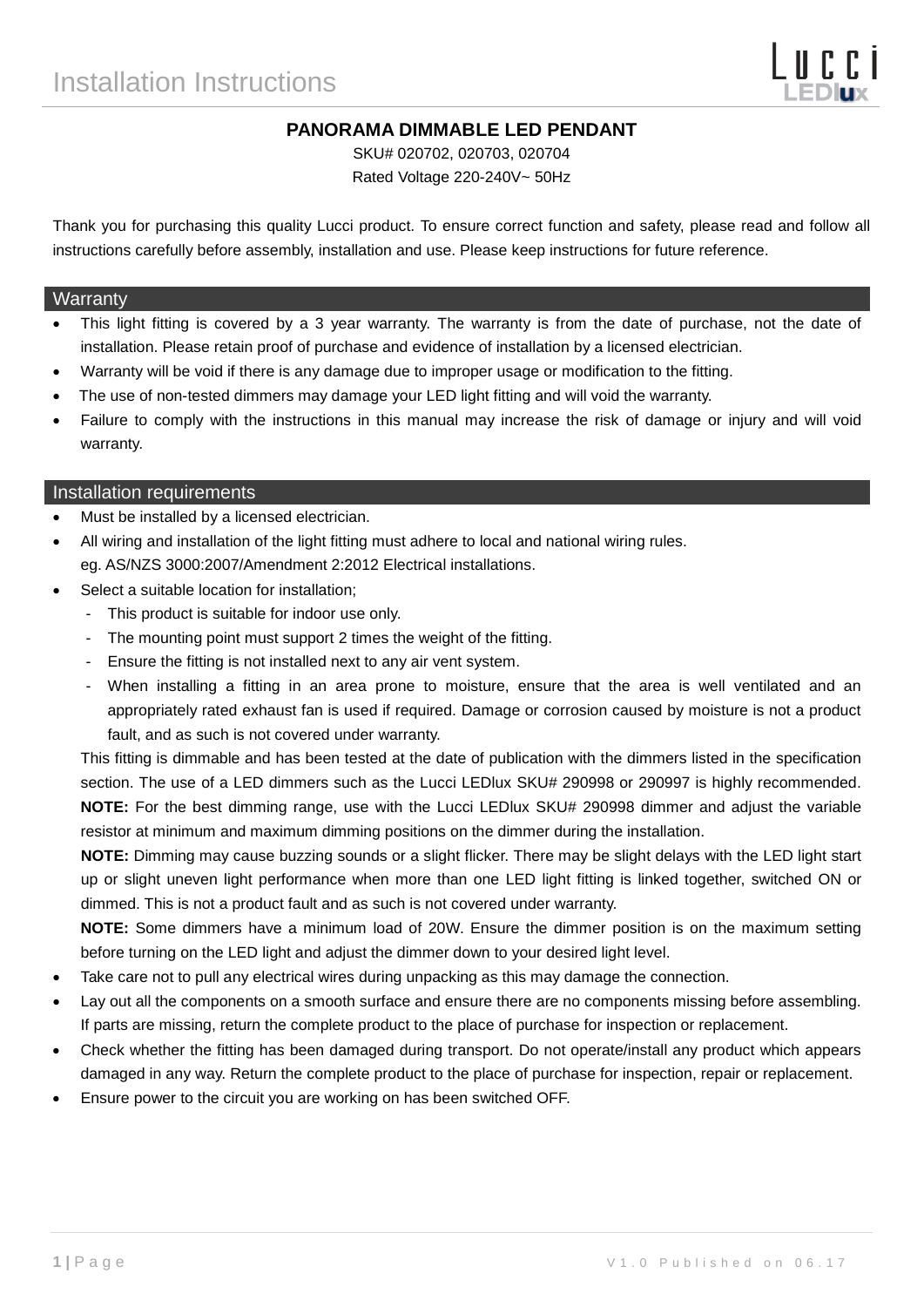### Installation directions

- 1. Remove all packaging material from the product and be careful not to throw away accessories that may be hidden within the packaging material.
- 2. Use the mounting brackets (B) as a template to mark the screw positions on the ceiling and drill the holes. Install the mounting bracket onto the ceiling by using appropriately sized mounting screws (C) and anchors (A). Ensure the screws (C) and anchors (A) used are suitable for the mounting surface.
- 3. Insert the fitting wire (L) through the rods (J, I, H, G, F) and canopy kit (E).
- 4. Tighten the rod (J) onto LED head (K), then proceed with the subsequent rods (I, H, G, F). Then tighten the canopy kit (E) onto rod (F).
- 5. Connect the mains supply wire to the light fitting using the terminal block (D) provided. Ensure that the wires are secure and no bare wires are exposed.

| <b>Mains Supply Wire</b> | <b>Fitting Wire</b> | <b>Wiring label</b> |  |
|--------------------------|---------------------|---------------------|--|
| Neutral – Blue or Black  | Blue                | N-Neutral           |  |
| Live – Brown or Red      | <b>Brown</b>        | L- Live             |  |
| Earth - Yellow /Green    | Yellow /Green       | ⊕                   |  |

6. Connect the fitting wire (L) and LED driver output wires to quick connectors (M).

**Wiring label Driver output wire** 

- Black Negative (-) Black Red Positive (+) Red
- 7. Attach the canopy kit (E) onto the mounting bracket (B) and secure it by tightening the screws (N).
- 8. Adjust the LED heads (O) on the end of the lamp body to your preferred angle. **NOTE:** When adjusting the angle of LED head, do not bend more than 90° as this may damage the internal wires.